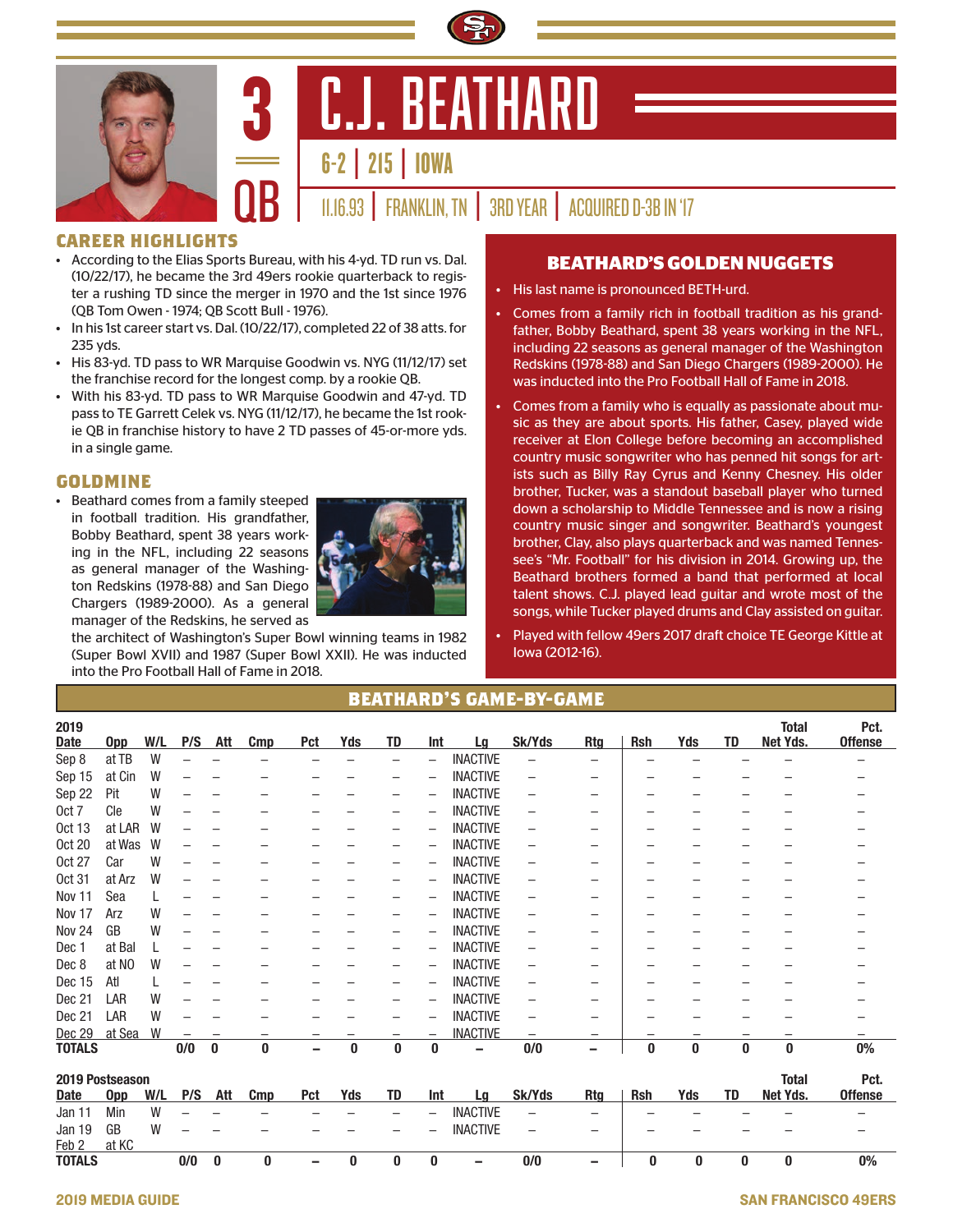

### **GOLDMINE (CONTINUED)**

• NFL players had the opportunity to participate in the NFL's annual My Cause, My Cleats campaign during Week 14 of the 2019 season. Beathard and his teammates represented their respective causes with customdesigned cleats in an effort to raise awareness and funding. In choosing the American Cancer Society, Beathard said, "I play for my Aunt Karen."



The 49ers worked alongside the humanitarian-relief organi-

zation Convoy of Hope on December 4, 2018, and hosted 1,500 guests in-need from Bay Area nonprofits and schools at Levi's® Stadium for a free holiday resource fair. Beathard and his 49ers teammates distributed groceries, toys, books, shoes and other holiday offerings to the guests. The attendees also received haircuts, utilized health resources and took family portraits or professional headshots. Convoy of Hope is a nonprofit organization that directs children's feeding initiatives, hosts community outreach programs and provides disaster response resources to those in need in the Bay Area and throughout the world.



• Beathard and his teammates surprised guests of the CityTeam Men's Program and House of Grace on November 20, 2018, at Levi's Stadium. The group believed they were just taking a tour of the stadium, but they were in fact joining the 49ers players for a night full of exciting events. The guests received a makeover and haircut, selected a new outfit from Dockers,



snapped a new headshot and then shared a Thanksgiving dinner with the 49ers players.

• During his time at Iowa, Beathard earned the nickname "Sunshine" from Hawkeye fans because his long, flowing hair resembled the character with the same nickname from the football movie "Remember The Titans." In 2015, he cut off his hair and donated it to Wigs For Kids, a non-profit organization that makes wigs to support children who have lost their hair due to medical issues at no cost to children or their families.

• The 49ers joined forces with Martha's Kitchen of San Jose as part of their Community Tuesday kickoff event on September 11, 2018. Beathard and teammates took part in the event by serving dinner to nearly 200 residents in need, refilling beverages and bussing tables. Both the 49ers and Levi's Stadium partner with Martha's Kitchen throughout the year by donating excess food after stadium events. Martha's Kitchen's mission is to "feed the hungry with dignity, no questions asked, no judgements made."



- As part of the 49ers annual Thanksgiving celebrations, Beathard and his teammates visited Cityteam San Jose to serve a holiday feast to over 300 people in need in 2017. Guests enjoyed turkey along with all of the usual holiday sides, while getting to know the 49ers.
- In August of 2016, Beathard joined his younger brother, singer/ songwriter Tucker Beathard, on stage at the first-ever concert at Iowa's Kinnick Stadium. Tucker, one of country music's rising stars, saw his song "Rock On" become a top-10 hit on Billboard's country chart. While performing a new track called "I'll Take On The World With You," which he co-wrote about the bond between he and his siblings, Tucker brought his older brother and former childhood bandmate onto the stage for a moment the two will never forget. "Ever since C.J. started at Iowa, playing a show at Kinnick Stadium was one of those unreachable dreams that you never think will actually come true," said Tucker. "Our whole family lives for sports and music…it's what bonds us together going back to my grandpa and his years in the NFL. It was awesome to be invited to the Back Porch Revival and to see those two worlds collide in front of a stadium full of people. I'll never forget it!"

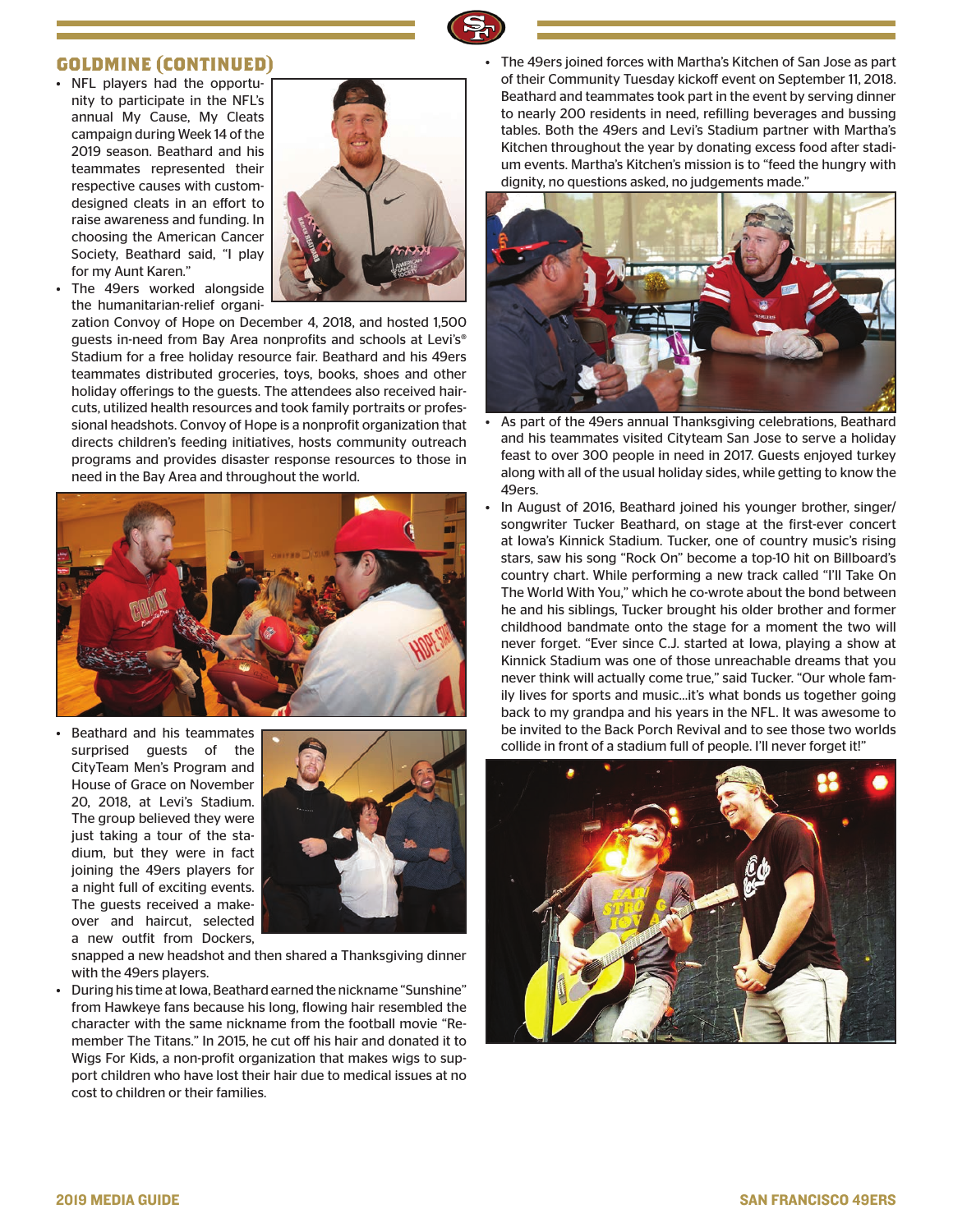## **GOLDMINE (CONTINUED)**

• Beathard and his teammates joined Levi's in support of breast, colon and pediatric cancer warriors at the Crucial Catch Fashion Show presented by Dignity Health on October 2, 2018 after posing for a photoshoot. 49ers players and cancer warriors took to the runway to show off their attire and share their



stories of strength and courage with the audience.

• On November 26th, 2019, the 49ers teamed up with Martha's Kitchen of San Jose to serve Thanksgiving dinner to over 300 people in need. Members of the team served food, bussed tables and refilled beverages. The team also provided toiletries and giveaways to all those in attendance.



• Beathard became a father in December of 2016, just months before being selected in the 3rd round by San Francisco. A year later, he celebrated his daughter Lyla's first birthday at the conclusion of his rookie season. Beathard considers his daughter's birth one of the greatest and proudest moments of his life. "The love I have experienced for her over this past year is something I never knew was possible," Beathard said. "I am thankful for all of the joy she brings to my life."



• NFL players had the opportunity to participate in the NFL's annual My Cause, My Cleats campaign during a designated home game between Weeks 13-15 of 2018. Beathard and his teammates represented their respective causes with custom-designed cleats in an effort to raise awareness and funding. The Austen Everett Foundation works to empower kids in their fight against cancer through the strength and support of athletic teams.

| <b>BEATHARD'S CAREER STATISTICS</b> |             |              |                |              |            |                          |              |                |              |                   |                |              |            |              |                |                                 |                        |           |  |  |
|-------------------------------------|-------------|--------------|----------------|--------------|------------|--------------------------|--------------|----------------|--------------|-------------------|----------------|--------------|------------|--------------|----------------|---------------------------------|------------------------|-----------|--|--|
| <b>PASSING</b>                      |             |              |                |              |            |                          |              |                |              |                   |                |              |            |              | <b>RUSHING</b> |                                 |                        |           |  |  |
| <b>YEAR</b>                         | <b>TEAM</b> | GP           | <u>GS</u>      | ATT          | <b>CMP</b> | <u>PCT</u>               | <u>YDS</u>   | <u>TD</u>      | INT          | <u>LG</u>         | <u>SK</u>      | <u>LST</u>   | <b>RTG</b> | <b>ATT</b>   | YDS            | <b>AVG</b>                      | <u>LG</u>              | <u>TD</u> |  |  |
| 2017                                | <b>SF</b>   |              | 5              | 224          | 123        | 54.9                     | 1,430        | $\overline{4}$ | 6            | 83t               | 19             | 141          | 69.2       | 26           | 136            | 5.2                             | 16                     | 3         |  |  |
| 2018                                | <b>SF</b>   | 6            | 5              | 169          | 102        | 60.4                     | 1,252        | 8              |              | 82t               | 18             | 156          | 81.8       | 19           | 69             | 3.6                             | 9                      |           |  |  |
| 2019                                | <b>SF</b>   | $\mathbf{0}$ | $\overline{0}$ | $\mathbf{0}$ | $\theta$   | 0                        | $\mathbf{0}$ | $\theta$       | $\mathbf{0}$ | $\qquad \qquad -$ | 0              | $\mathbf{0}$ | 0.0        | $\mathbf{0}$ | $\theta$       | $\qquad \qquad -$               | $\qquad \qquad \qquad$ | $\theta$  |  |  |
| <b>TOTALS</b>                       |             | 13           | 10             | 393          | 225        | 57.3                     | 2,682        | 12             | 13           | 83t               | 37             | 297          | 74.6       | 45           | 205            | 4.6                             | 16                     | 4         |  |  |
|                                     |             |              |                |              |            |                          |              |                |              |                   |                |              |            |              |                |                                 |                        |           |  |  |
| <b>PLAYOFFS</b>                     |             |              |                |              |            |                          |              |                |              |                   |                |              |            |              |                |                                 |                        |           |  |  |
| <b>PASSING</b>                      |             |              |                |              |            |                          |              |                |              |                   | <b>RUSHING</b> |              |            |              |                |                                 |                        |           |  |  |
| <b>YEAR</b>                         | <b>TEAM</b> | GP           | <b>GS</b>      | ATT          | <b>CMP</b> | <b>PCT</b>               | YDS          | TD             | INT          | LG                | <b>SK</b>      | <b>LST</b>   | <b>RTG</b> | <b>ATT</b>   | YDS            | <b>AVG</b>                      | LG                     | <u>TD</u> |  |  |
| 2019                                | <b>SF</b>   | $\mathbf{0}$ | $\theta$       | $\mathbf{0}$ | $\theta$   | $\overline{\phantom{0}}$ | $\mathbf{0}$ | $\mathbf{0}$   | $\mathbf{0}$ | $\qquad \qquad -$ | $\theta$       | $\mathbf{0}$ | 0.0        | $\mathbf{0}$ | $\mathbf{0}$   | $\qquad \qquad - \qquad \qquad$ | $\qquad \qquad \qquad$ | $\theta$  |  |  |
| <b>TOTALS</b>                       |             | 0            | 0              | 0            | 0          | -                        | 0            | 0              | 0            | -                 | 0              | 0            | 0.0        | $\bf{0}$     | 0              |                                 |                        | 0         |  |  |
|                                     |             |              |                |              |            |                          |              |                |              |                   |                |              |            |              |                |                                 |                        |           |  |  |
|                                     |             |              |                |              |            |                          |              |                |              |                   |                |              |            |              |                |                                 |                        |           |  |  |

#### **Additional Statistics:**

**Fumbles-Lost - 8-5:** 2017 (3-2); 2018 (5-3) **Tackles - 2:** 2017 (1); 2018 (1) **Fumble Recoveries - 2: 2018 (2)** 

#### **Milestones:**

**NFL Debut:** at Arz. (10/1/17); **First Start:** vs. Dal. (10/22/17); **First Completion:** at Was. (10/15/17 - 13-yd. pass to TE Garrett Celek); **First Passing TD:** at Was. (10/15/17 - 45-yd. pass to WR Aldrick Robinson); **First Rushing TD:** vs. Dal. (10/22/17 - 4-yd. run); **First 300-Yd. Game:** vs. Arz. (10/7/18 - 349 yds.); **300- Yd. Games:**  $1 - vs. Arz.$  (10/7/18  $- 349$  yds.)



Originally the second of two 3rd-round (104th overall) draft choices by SF in 2017.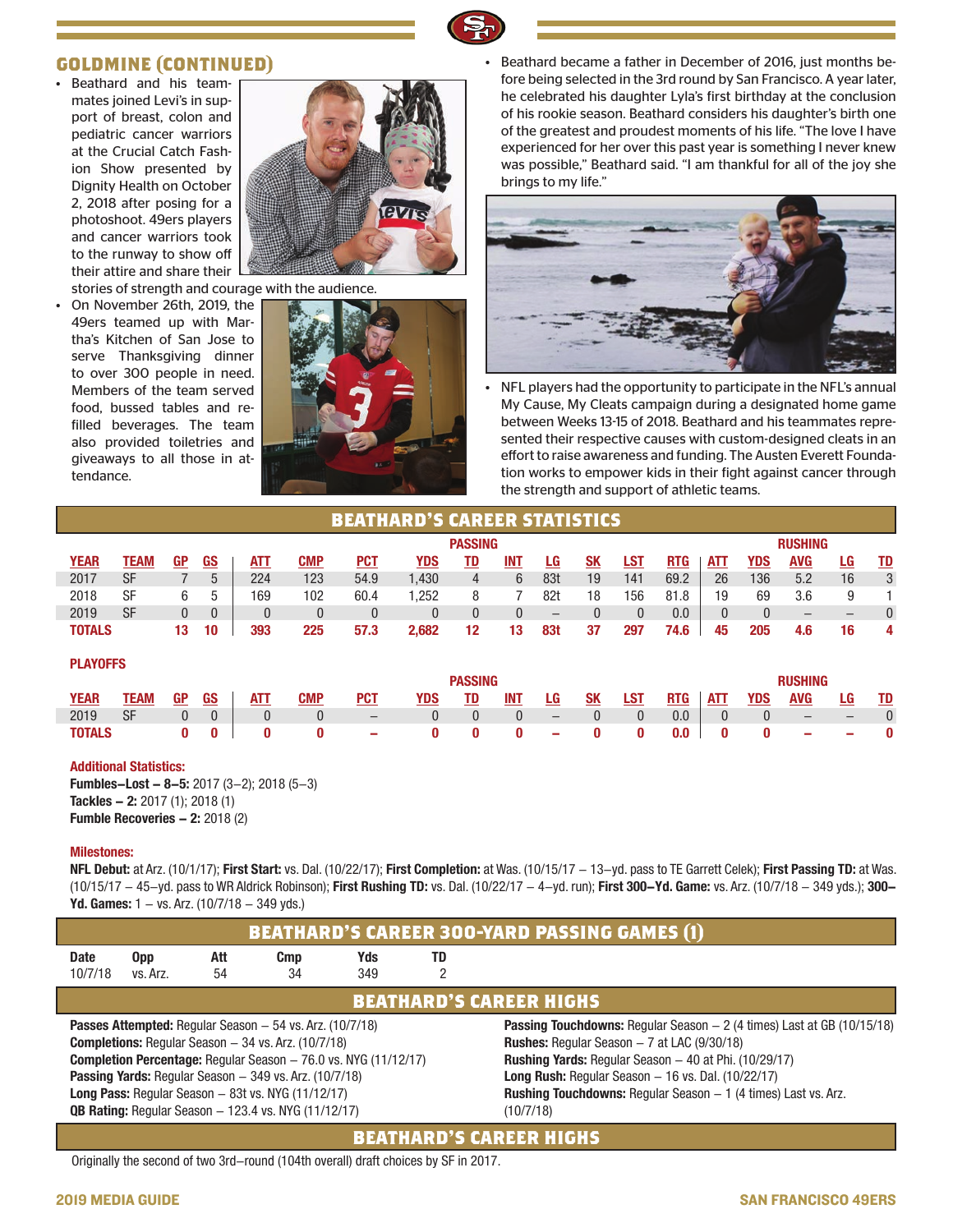

## **2018**

- Played in 6 games (5 starts) and completed 102 of 169 atts. for 1,252 yds. and 8 TDs.
- Completed 23 of 37 atts. for 298 yds. and tied his career high with 2 TDs at LAC (9/30).
- Set single-game career highs in comps. (34), atts. (54), passing yds. (349) and tied his career high with 2 passing TDs vs. Arz. (10/7). Also registered a 1-yd. TD run, marking his 1st rushing TD of the season and 4th of his career. The 34 comps. and 54 atts. were the most by a 49ers QB since 10/10/04 vs. Arz. (QB Tim Rattay – 38 of 57 for 417 yds. and 2 TDs).
- Completed 16 of 23 atts. for 245 yds. and tied his career-high with 2 TDs at GB (10/15).

## **2017**

- Played in 7 games (5 starts) and completed 123 of 224 atts. for 1,430 yds. and 4 TDs. Set the single-season franchise record for atts. (224), comps. (123) and passing yds. (1,430) by a rookie QB. Added 26 carries for 136 yds. and 3 TDs rushing. His 3 rushing TDs set the single-season franchise record for rushing TDs by a rookie  $OB.$
- Entered the game in the 2nd qtr. at Was. (10/15), and helped erase a 17-point deficit, as the 49ers tied the game 17-17 in the 3rd qtr. Finished the game completing 19 of 36 atts. for 245 yds., and his 1st career TD, a 45-yd. TD pass to WR Aldrick Robinson.
- In his 1st career start vs. Dal. (10/22), completed 22 of 38 passing atts. for 235 yds. His 235 passing yds. are the most by a 49ers rookie quarterback in their 1st career start.
- Added 5 rushing atts. for 30 yds. and his 1st career rushing TD vs. Dal. (10/22). According to the Elias Sports Bureau, Beathard became the 3rd 49ers rookie quarterback to register a rushing TD since the merger in 1970 and the 1st since 1976 (QB Tom Owen – 1974; QB Scott Bull – 1976).
- Completed 24 of 51 atts. for 294 yds., including a then-career-long 55-yd. completion to WR Marquise Goodwin vs. Arz. (11/5). Also had 3 carries for 16 yds. and 1 TD, marking his 2nd rushing TD of the season [1 rushing TD vs. Dal. (10/22/17)].
- Completed 19 of 25 atts. for 288 yds., 2 TDs, 1 INT and a QB rating of 123.4 vs. NYG (11/12). Connected on a 83-yd. TD pass to WR Marquise Goodwin to set the franchise record for the longest comp. by a rookie QB. Also had a 47-yd. TD pass to TE Garrett Celek to become the 1st rookie QB in franchise history to complete 2 TD passes of 45-or-more yds. in a single game. Added an 11-yd. TD run, marking his 3rd rushing TD of the season.

## **COLLEGE**

In four seasons with Iowa, played in 41 games (28 starts) and completed 454 of 782 atts. for 5,562 yds., 40 TDs and 19 INTs. Finished his collegiate career ranked 6th in school history in career TD passes (40), 7th in comps. (454) and atts. (782) and 8th in passing yds.(5,562). In 2016, was named a captain and earned Academic All-Big Ten and honorable mention All-Big Ten honors. Also the recipient of the team's Hayden Fry Award, Most Valuable Player (offense) and the Players' Choice Award (offense). Started all 13 games and completed 170 of 301 atts., for 1,929 yds., 17 TDs and 10 INTs. As a junior, was named the team's Most Valuable Player (offense) and was named a captain. Also earned Second-Team All-Big Ten honors, the "Extra Heartbeat" Award (offense) and Players' Choice Award (offense). Started all 14 games and completed 223 of 362 atts. for 2,809 yds, 17 TDs and 5 INTs. As a sophomore, played in 9 games (1 start) and completed 52 of 92 atts. for 645 yds., 5 TDs and 2 INTs. In 2013, appeared in 5 games and completed 9 of 27 atts. for 179 yds., 1 TD and 2 INTs. Redshirted in 2012.

## **PERSONAL**

- Attended Battle Ground Academy (Franklin, TN), and led the state of Tennessee in passing yds., comps. and TDs as a junior and senior.
- Earned first-team all-state honors and was runner-up for "Mr. Football Award" in Tennessee as a senior. Also named first-team all-region and region MVP as a junior and senior.
- Four-year letterman in both football and baseball.
- In December of 2016, Beathard and his longtime girlfriend, Madelyn Chupka, became parents to a girl, Lyla.
- Born Casey Jarrett Beathard (11/16/93) in Franklin, TN.
- Majored in leisure studies (recreation and sport business) at Iowa.